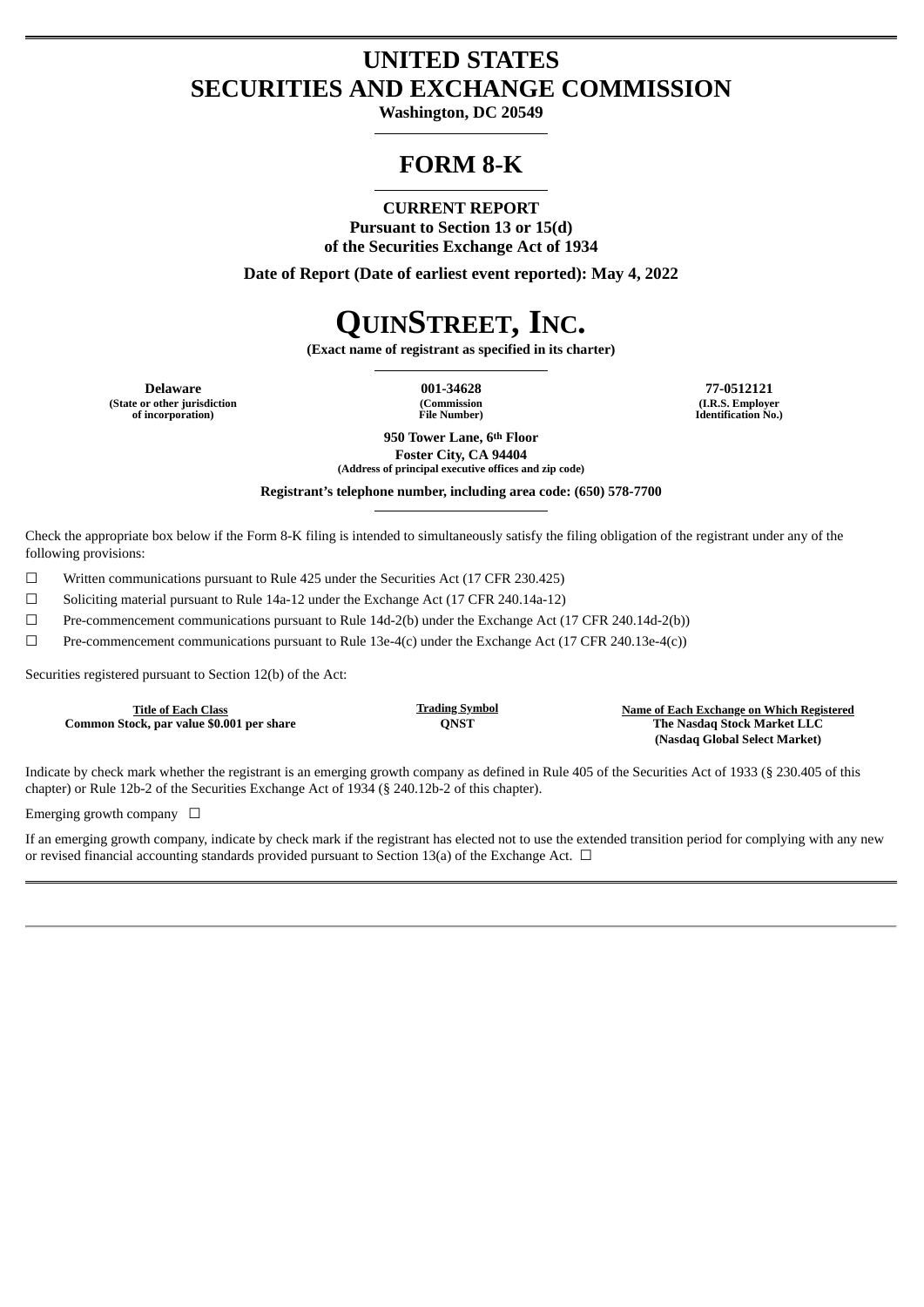# **Item 2.02. Results of Operations and Financial Condition.**

On May 4, 2022, QuinStreet, Inc. (the "Company") issued a press release announcing the Company's financial results for the third quarter ended March 31, 2022. A copy of the Company's press release is attached hereto as Exhibit 99.1.

The information furnished under Item 2.02 of this Current Report on Form 8-K, including the exhibit, shall not be deemed "filed" for purposes of Section 18 of the Securities Exchange Act of 1934, as amended (the "Exchange Act"), nor shall it be deemed incorporated by reference into the Company's filings with the SEC under the Securities Act of 1933, as amended, or the Exchange Act, except as shall be expressly set forth by specific reference in such a filing.

#### **Item 9.01. Financial Statements and Exhibits.**

# **(d) Exhibit**

| <b>Exhibit</b><br><b>Number</b> | Description                                                                             |
|---------------------------------|-----------------------------------------------------------------------------------------|
| 99.1                            | Press release dated May 4, 2022.                                                        |
| 104                             | Cover Page Interactive Data File, formatted in Inline XBRL and included as Exhibit 101. |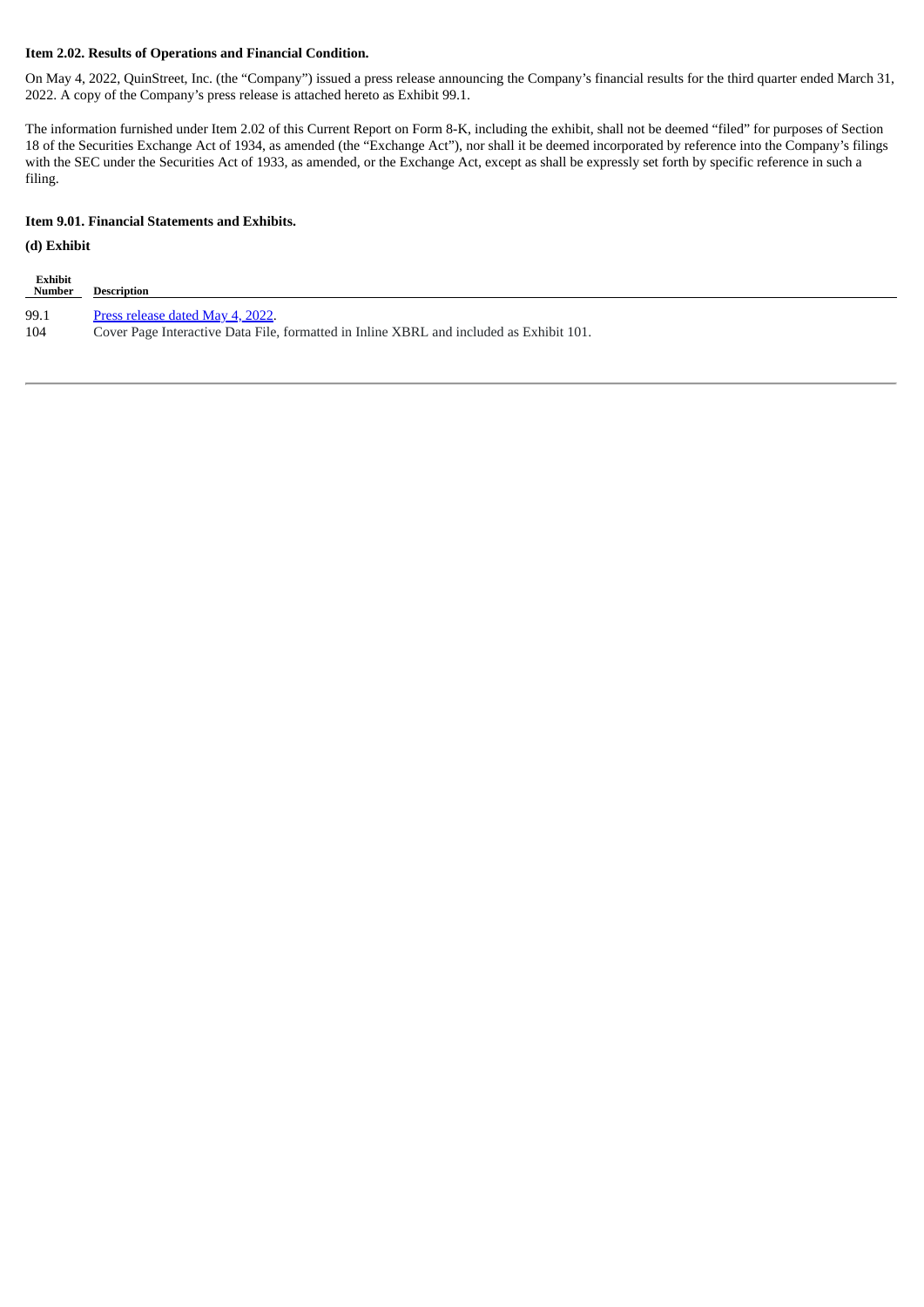## **SIGNATURE**

Pursuant to the requirements of the Securities Exchange Act of 1934, the registrant has duly caused this report to be signed on its behalf by the undersigned hereunto duly authorized.

# **QUINSTREET, INC.**

Dated: May 4, 2022 By: /s/ Gregory Wong

Gregory Wong Chief Financial Officer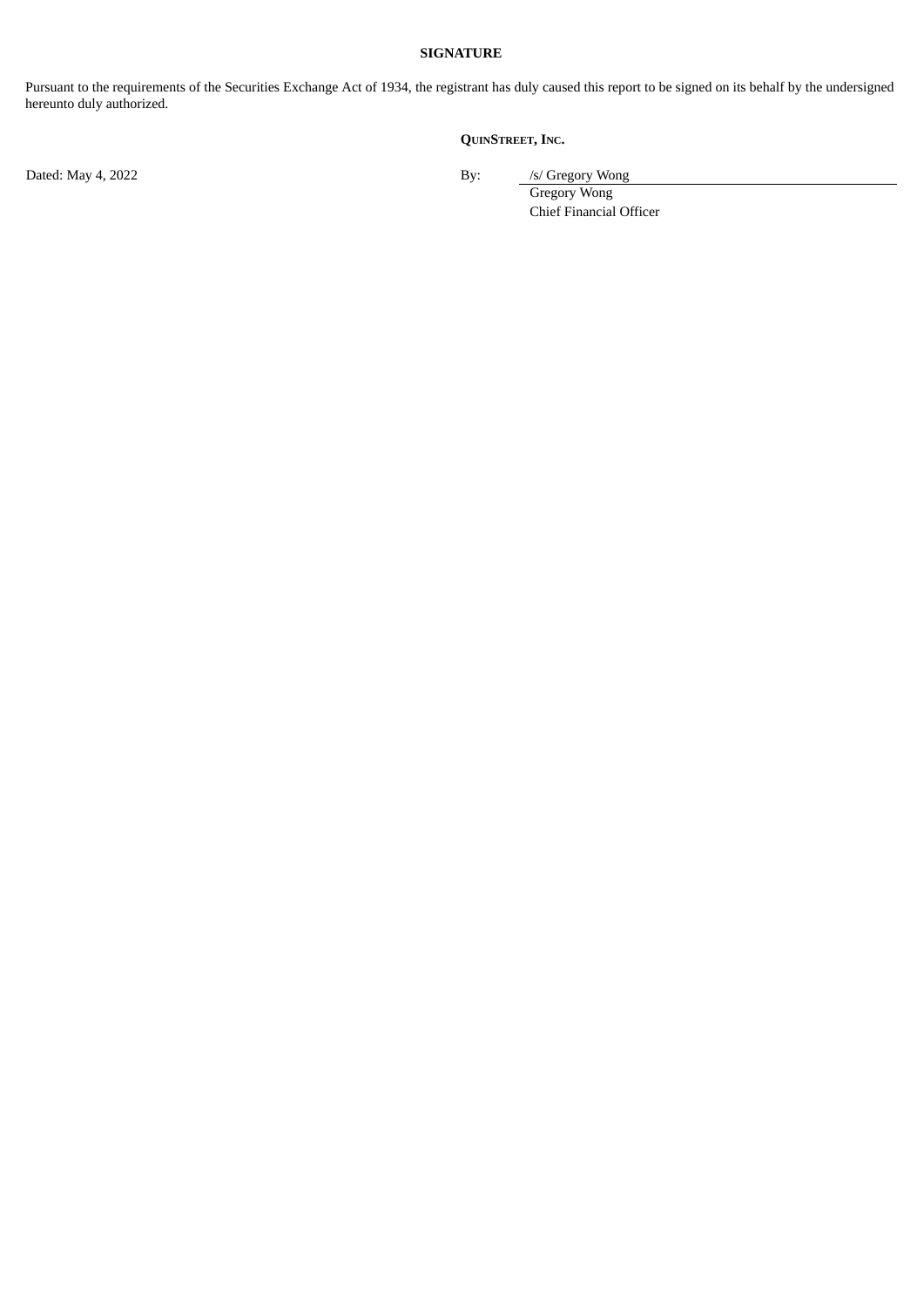#### **QuinStreet Reports Third Quarter Fiscal Year 2022 Results**

- <span id="page-3-0"></span>• **FYQ3 Revenue of \$151MM, down 2% YoY**
- **Insurance client revenue appears to be at or near a bottom**
- **Non-Insurance revenue was 50% of total and grew 35% YoY in FYQ3**
- **Board authorizes \$40MM share repurchase program**

**FOSTER CITY, CA – May 04, 2022** – QuinStreet, Inc. (Nasdaq: QNST), a leader in performance marketplaces and technologies for the financial services and home services industries, today announced financial results for the fiscal third quarter ended March 31, 2022.

For the fiscal third quarter, the Company reported revenue of \$150.7 million. Revenue declined 2% year-over-year.

GAAP net income for the fiscal third quarter was \$2.2 million, or \$0.04 per diluted share. Adjusted net income was \$4.9 million, or \$0.09 per diluted share.

Adjusted EBITDA for the fiscal third quarter was \$6.9 million.

The Company generated \$1.3 million in operating cash flow and \$3.6 million in normalized cash flow in the fiscal third quarter, and closed the quarter with \$109.5 million in cash and equivalents.

"Inflation in claims costs continues to suppress insurance carrier marketing spend. That said, revenue in our insurance client vertical appears to be at or near a bottom," commented Doug Valenti, QuinStreet CEO. "In the meantime, revenue from our non-Insurance client verticals continued to perform well, representing 50% of total revenue, and growing 35% year-over-year in the quarter. The strong trends in non-Insurance client verticals, combined with the eventual resurgence in Insurance, bodes well for the future.

Our financial position is strong. We are solidly net income, EBITDA, and cash flow positive while continuing to invest aggressively in growth and product initiatives across the company. Our balance sheet is strong with over \$100 million of cash and no bank debt.

We are forecasting FYQ4 revenue to be between \$138 million and \$142 million. We expect adjusted EBITDA to be between \$4.5 million and \$5 million.

The Board of Directors has approved a \$40 million share repurchase program. The buyback reflects the expected transitory nature of Insurance industry challenges, the strength of our underlying business model and financial position, and confidence in our long-term outlook for the business."

#### **Conference Call Today at 2:00 p.m. PT**

The Company will host a conference call and corresponding live webcast at 2:00 p.m. PT. To access the conference call dial +1 888-882-4478 (domestic) or +1 313-209-6544 (international callers) using passcode #7396520. A replay of the conference call will be available beginning approximately two hours after the completion of the call by dialing +1 888-203-1112 (domestic) or +1 719-457-0820 (international callers) and using passcode #7396520. The webcast of the conference call will be available live and via replay on the investor relations section of the Company's website at http://investor.quinstreet.com.

#### **About QuinStreet**

QuinStreet, Inc. (Nasdaq: QNST) is a leader in performance marketplaces and technologies for the financial services and home services industries. QuinStreet is a pioneer in delivering online marketplace solutions to match searchers with brands in digital media, and is committed to providing consumers with the information and tools they need to research, find and select the products and brands that meet their needs.

#### **Non-GAAP Financial Measures and Definitions of Client Verticals**

This release and the accompanying tables include a discussion of adjusted EBITDA, adjusted net income, adjusted diluted net income per share and free cash flow and normalized free cash flow, all of which are non-GAAP financial measures that are provided as a complement to results provided in accordance with accounting principles generally accepted in the United States of America ("GAAP"). The term "adjusted EBITDA" refers to a financial measure that we define as net income (loss) less (benefit from) provision for income taxes, depreciation expense, amortization expense, stock-based compensation expense, interest and other expense, net, acquisition and divestiture costs, gain on divestitures of businesses, net, strategic review costs, contingent consideration adjustment, litigation settlement expense, tax settlement expense, and restructuring costs. The term "adjusted net income" refers to a financial measure that we define as net income (loss) adjusted for amortization expense, stock-based compensation expense, acquisition and divestiture costs, gain on divestitures of businesses, net, strategic review costs, contingent consideration adjustment,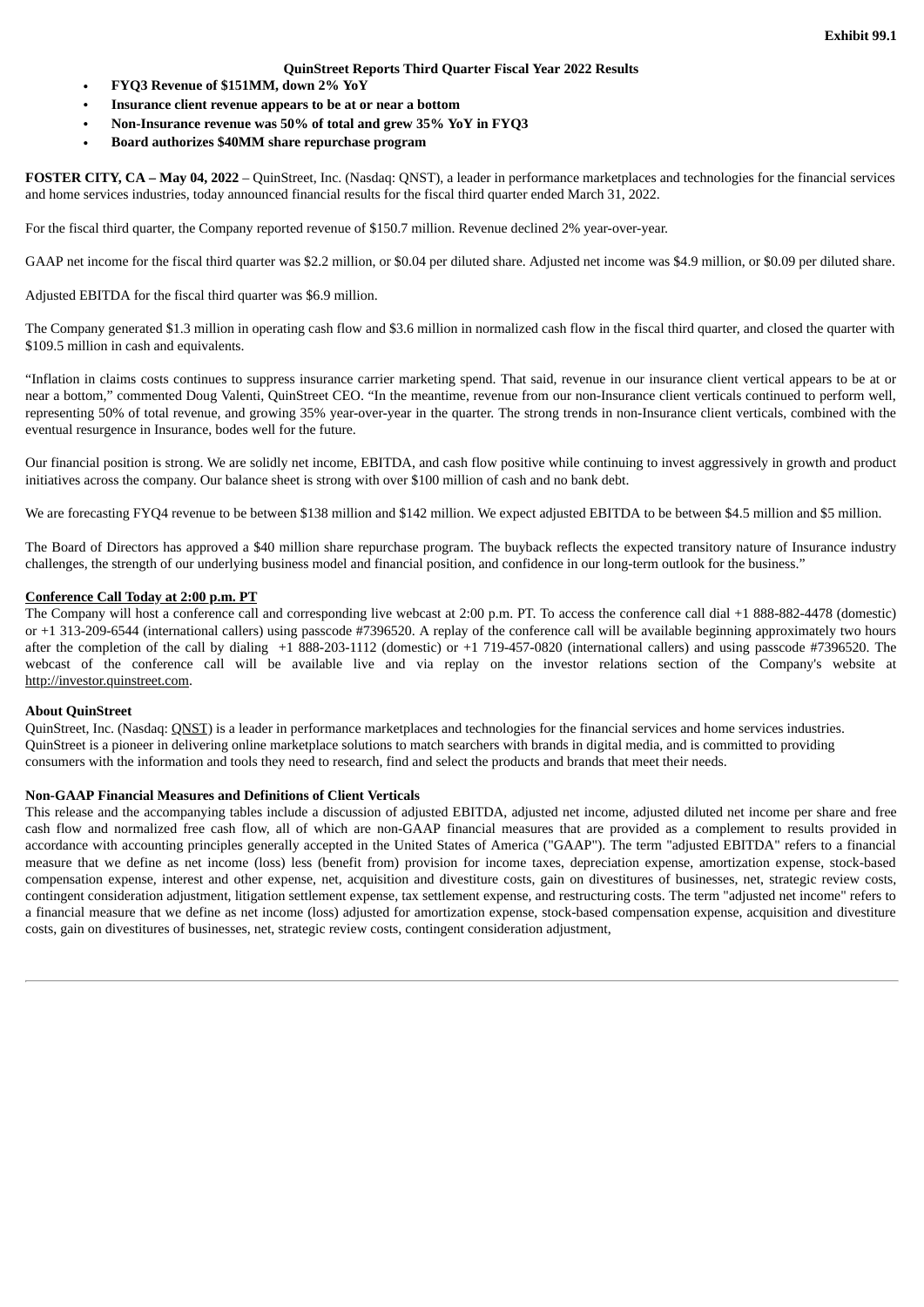litigation settlement expense, tax settlement expense, and restructuring costs, net of estimated taxes. The term "adjusted diluted net income per share" refers to a financial measure that we define as adjusted net income divided by weighted average diluted shares outstanding. The term "free cash flow" refers to a financial measure that we define as net cash provided by operating activities, less capital expenditures and internal software development costs. The term "normalized free cash flow" refers to free cash flow less changes in operating assets and liabilities. These non-GAAP measures should be considered in addition to results prepared in accordance with GAAP, but should not be considered a substitute for, or superior to, GAAP results. In addition, our definition of adjusted EBITDA, adjusted net income, adjusted diluted net income per share and free cash flow and normalized free cash flow may not be comparable to the definitions as reported by other companies.

We believe adjusted EBITDA, adjusted net income and adjusted diluted net income per share are relevant and useful information because they provide us and investors with additional measurements to analyze the Company's operating performance.

Adjusted EBITDA is useful to us and investors because (i) we seek to manage our business to a level of adjusted EBITDA as a percentage of net revenue, (ii) it is used internally by us for planning purposes, including preparation of internal budgets; to allocate resources; to evaluate the effectiveness of operational strategies and capital expenditures as well as the capacity to service debt, (iii) it is a key basis upon which we assess our operating performance, (iv) it is one of the primary metrics investors use in evaluating Internet marketing companies, (v) it is a factor in determining compensation, (vi) it is an element of certain financial covenants under our historical borrowing arrangements, and (vii) it is a factor that assists investors in the analysis of ongoing operating trends. In addition, we believe adjusted EBITDA and similar measures are widely used by investors, securities analysts, ratings agencies and other interested parties in our industry as a measure of financial performance, debt-service capabilities and as a metric for analyzing company valuations.

We use adjusted EBITDA as a key performance measure because we believe it facilitates operating performance comparisons from period to period by excluding potential differences caused by variations in capital structures (affecting interest expense), tax positions (such as the impact of changes in effective tax rates or fluctuations in permanent differences or discrete quarterly items), non-recurring charges, certain other items that we do not believe are indicative of core operating activities (such as litigation settlement expense, tax settlement expense, acquisition and divestiture costs, gain or loss on divestitures of businesses, contingent consideration adjustment, strategic review costs, restructuring costs and other income and expense) and the non-cash impact of depreciation expense, amortization expense and stock-based compensation expense.

With respect to our adjusted EBITDA guidance, the Company is not able to provide a quantitative reconciliation without unreasonable efforts to the most directly comparable GAAP financial measure due to the high variability, complexity and low visibility with respect to certain items such as taxes, and income and expense from changes in fair value of contingent consideration from acquisitions. We expect the variability of these items to have a potentially unpredictable and potentially significant impact on future GAAP financial results, and, as such, we also believe that any reconciliations provided would imply a degree of precision that would be confusing or misleading to investors.

Adjusted net income and adjusted diluted net income per share are useful to us and investors because they present an additional measurement of our financial performance, taking into account depreciation, which we believe is an ongoing cost of doing business, but excluding the impact of certain noncash expenses (stock-based compensation, amortization of intangible assets, and contingent consideration adjustment), non-recurring charges and certain other items that we do not believe are indicative of core operating activities. We believe that analysts and investors use adjusted net income and adjusted diluted net income per share as supplemental measures to evaluate the overall operating performance of companies in our industry.

Free cash flow is useful to investors and us because it represents the cash that our business generates from operations, before taking into account cash movements that are non-operational, and is a metric commonly used in our industry to understand the underlying cash generating capacity of a company's financial model. Normalized free cash flow is useful as it removes the fluctuations in operating assets and liabilities that occur in any given quarter due to the timing of payments and cash receipts and therefore helps investors understand the underlying cash flow of the business as a quarterly metric and the cash flow generation potential of the business model. We believe that analysts and investors use free cash flow multiples as a metric for analyzing company valuations in our industry.

We intend to provide these non-GAAP financial measures as part of our future earnings discussions and, therefore, the inclusion of these non-GAAP financial measures will provide consistency in our financial reporting. A reconciliation of these non-GAAP measures to GAAP is provided in the accompanying tables.

FY2020 results in our Education Client Vertical include revenue from US, (historically) Brazil, and India. Revenue in our Financial Services Client Vertical includes Auto Insurance (auto, home, motorcycle, and small business), Life Insurance, Health Insurance, Personal Loans, Credit Cards, Banking, and (historically) Mortgage. Revenue in our Other Client Vertical includes Home Services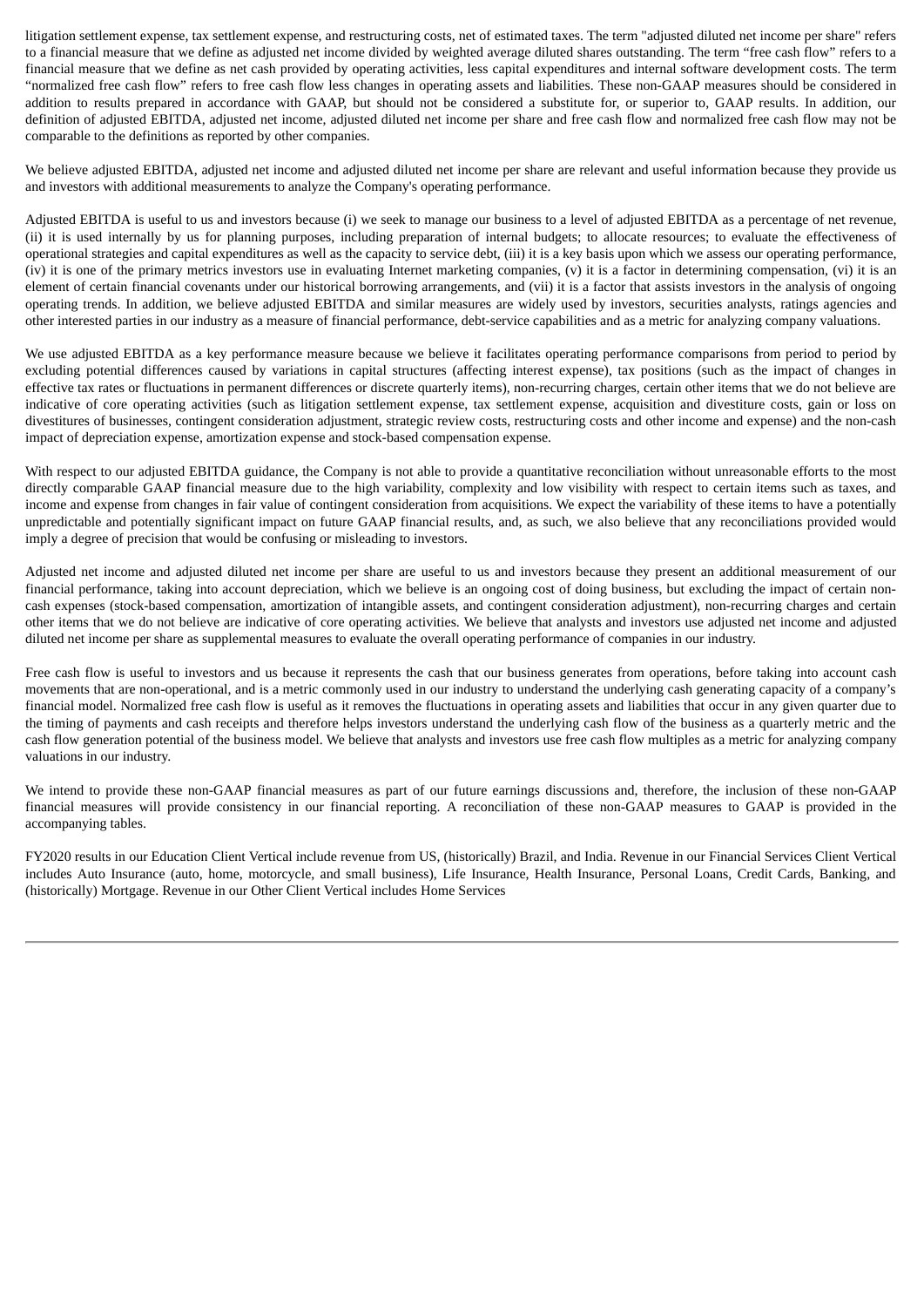and (historically) B2B. In fiscal Q3 2020, we divested our B2B client vertical and Brazil operations. In fiscal Q4 2020, we divested our Mortgage business. In fiscal Q1 2021, we divested our Education business.

#### **Legal Notice Regarding Forward Looking Statements**

This press release and its attachments contain forward-looking statements within the meaning of Section 21E of the Securities Exchange Act of 1934 that involve risks and uncertainties. Words such as "estimate", "will", "believe", "expect", "intend", "outlook", "potential", "promises" and similar expressions are intended to identify forward-looking statements. These forward-looking statements include the statements in quotations from management in this press release, as well as any statements regarding the Company's anticipated financial results, growth and strategic and operational plans. The Company's actual results may differ materially from those anticipated in these forward-looking statements. Factors that may contribute to such differences include, but are not limited to: the Company's ability to maintain and increase client marketing spend; the Company's ability, whether within or outside the Company's control, to maintain and increase the number of visitors to its websites and to convert those visitors and those to its third-party publishers' websites into client prospects in a cost-effective manner; the Company's exposure to data privacy and security risks; the impact from risks and uncertainties relating to the COVID-19 pandemic and its aftermath; the impact of changes in industry standards and government regulation including, but not limited to investigation or enforcement activities of the Federal Trade Commission and other regulatory agencies; the impact of changes in our business, our industry, and the current economic and regulatory climate on the Company's quarterly and annual results of operations; the Company's ability to compete effectively against others in the online marketing and media industry both for client budget and access to third-party media; the Company's ability to protect our intellectual property rights; and the impact from risks relating to counterparties on the Company's business. More information about potential factors that could affect the Company's business and financial results are contained in the Company's annual report on Form 10-K and quarterly reports on Form 10-Q as filed with the Securities and Exchange Commission ("SEC"). Additional information will also be set forth in the Company's quarterly report on Form 10-Q for the quarter ended March 31, 2022, which will be filed with the SEC. The Company does not intend and undertakes no duty to release publicly any updates or revisions to any forward-looking statements contained herein.

#### **Investor Contact:** Hayden Blair (650) 578-7824 hblair@quinstreet.com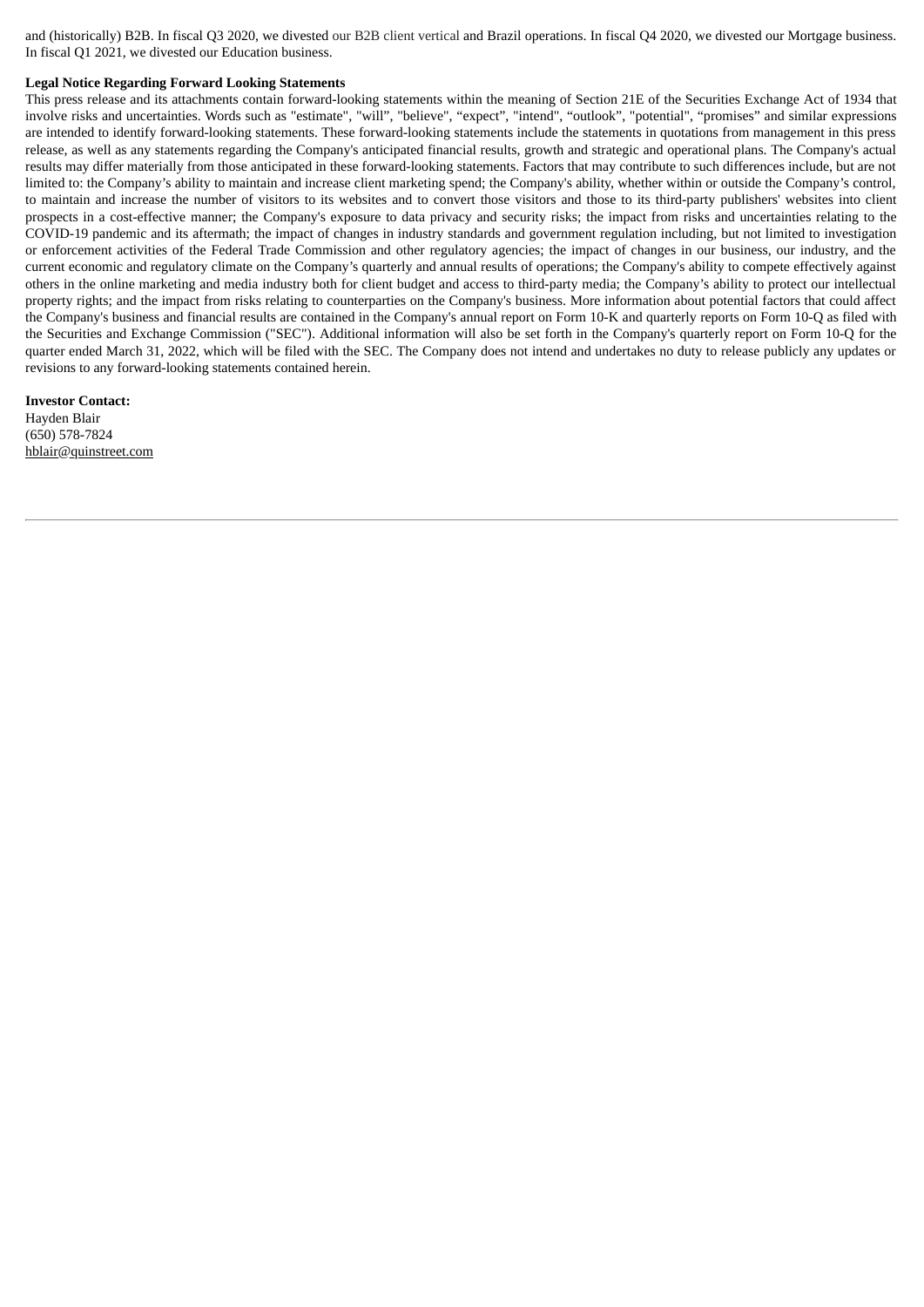# **QUINSTREET, INC. CONDENSED CONSOLIDATED BALANCE SHEETS (In thousands) (Unaudited)**

|                                             |              | March 31,<br>2022 | <b>June 30,</b><br>2021 |
|---------------------------------------------|--------------|-------------------|-------------------------|
| <b>Assets</b>                               |              |                   |                         |
| Current assets:                             |              |                   |                         |
| Cash and cash equivalents                   | $\mathbb{S}$ | 109,463           | \$<br>110,318           |
| Accounts receivable, net                    |              | 77,777            | 87,928                  |
| Prepaid expenses and other assets           |              | 6,333             | 7,930                   |
| Total current assets                        |              | 193,573           | 206,176                 |
| Property and equipment, net                 |              | 8,875             | 6,849                   |
| Operating lease right-of-use assets         |              | 7,928             | 10,983                  |
| Goodwill                                    |              | 119,589           | 117,833                 |
| Other intangible assets, net                |              | 51,503            | 59,177                  |
| Deferred tax assets, noncurrent             |              | 46,225            | 43,336                  |
| Other assets, noncurrent                    |              | 6,070             | 5,161                   |
| <b>Total assets</b>                         | \$           | 433,763           | \$<br>449,515           |
| <b>Liabilities and Stockholders' Equity</b> |              |                   |                         |
| Current liabilities:                        |              |                   |                         |
| Accounts payable                            | \$           | 39,667            | \$<br>45,231            |
| <b>Accrued liabilities</b>                  |              | 49,241            | 57,650                  |
| Deferred revenue                            |              | 84                | 33                      |
| Other liabilities                           |              | 15,278            | 12,697                  |
| Total current liabilities                   |              | 104,270           | 115,611                 |
| Operating lease liabilities, noncurrent     |              | 5,114             | 8,545                   |
| Other liabilities, noncurrent               |              | 22,916            | 30,211                  |
| <b>Total liabilities</b>                    |              | 132,300           | 154,367                 |
| Stockholders' equity:                       |              |                   |                         |
| Common stock                                |              | 55                | 54                      |
| Additional paid-in capital                  |              | 326,935           | 320,315                 |
| Accumulated other comprehensive loss        |              | (256)             | (255)                   |
| Accumulated deficit                         |              | (25, 271)         | (24, 966)               |
| Total stockholders' equity                  |              | 301,463           | 295,148                 |
| Total liabilities and stockholders' equity  | \$           | 433,763           | \$<br>449,515           |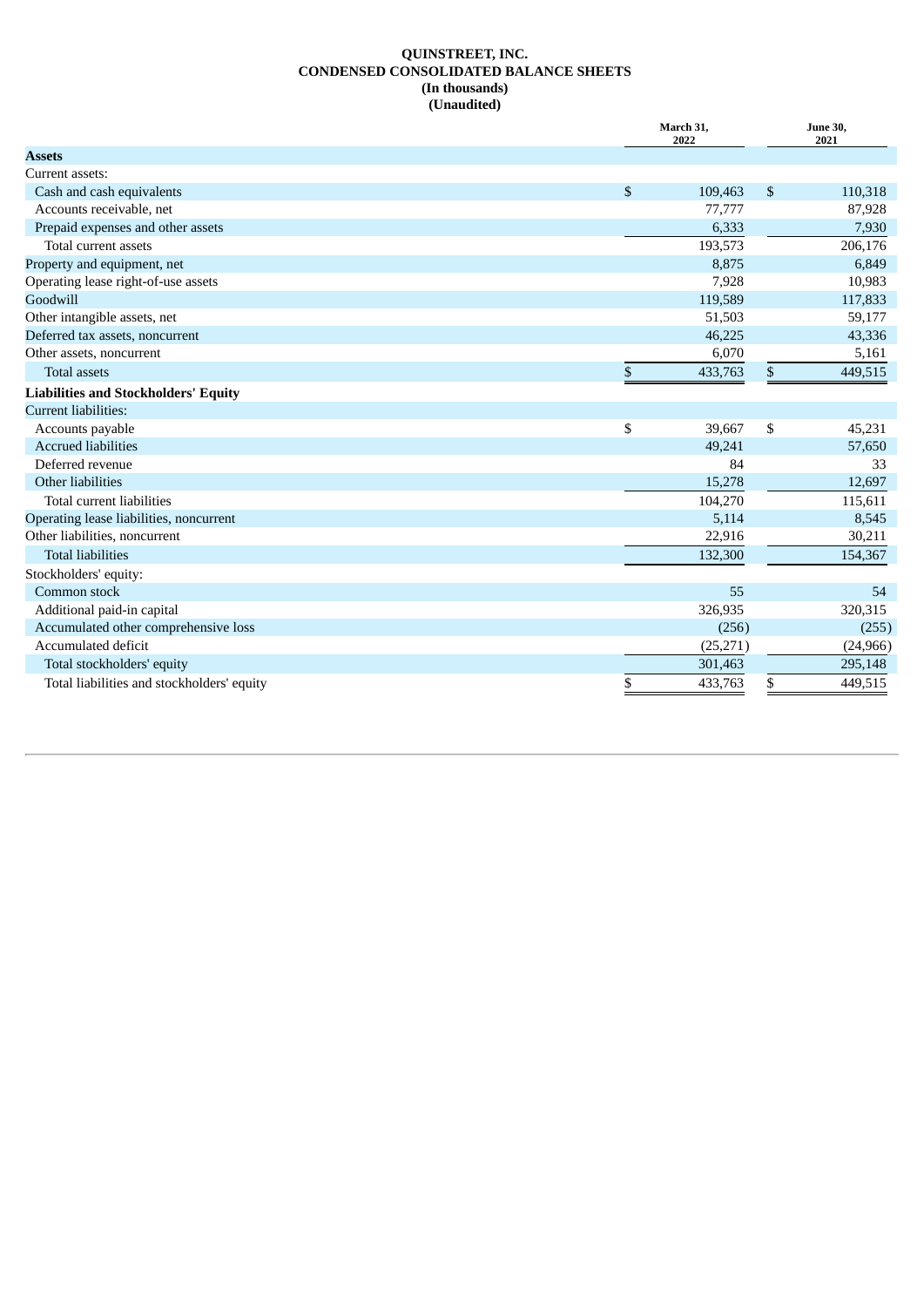#### **QUINSTREET, INC. CONDENSED CONSOLIDATED STATEMENTS OF OPERATIONS (In thousands, except per share data) (Unaudited)**

|                                                                                                            | <b>Three Months Ended</b><br>March 31. |         |              |         |              | <b>Nine Months Ended</b><br>March 31, |    |         |  |
|------------------------------------------------------------------------------------------------------------|----------------------------------------|---------|--------------|---------|--------------|---------------------------------------|----|---------|--|
|                                                                                                            |                                        | 2022    |              | 2021    |              | 2022                                  |    | 2021    |  |
| Net revenue                                                                                                | $\mathbf{\$}$                          | 150,658 | $\mathbb{S}$ | 153,052 | $\mathbb{S}$ | 435,597                               | \$ | 427,289 |  |
| Cost of revenue (1)                                                                                        |                                        | 136,567 |              | 132,665 |              | 393,626                               |    | 375,334 |  |
| Gross profit                                                                                               |                                        | 14,091  |              | 20,387  |              | 41,971                                |    | 51,955  |  |
| Operating expenses: (1)                                                                                    |                                        |         |              |         |              |                                       |    |         |  |
| Product development                                                                                        |                                        | 5,509   |              | 4,905   |              | 14,995                                |    | 14,776  |  |
| Sales and marketing                                                                                        |                                        | 2,033   |              | 2,768   |              | 7,773                                 |    | 8,303   |  |
| General and administrative                                                                                 |                                        | 5,489   |              | 6,460   |              | 21,758                                |    | 19,931  |  |
| Operating income (loss)                                                                                    |                                        | 1,060   |              | 6,254   |              | (2, 555)                              |    | 8,945   |  |
| Interest income                                                                                            |                                        | 7       |              | 5       |              | 7                                     |    | 40      |  |
| Interest expense                                                                                           |                                        | (277)   |              | (301)   |              | (817)                                 |    | (947)   |  |
| Other income (expense), net                                                                                |                                        | 45      |              | (28)    |              | 51                                    |    | 16,695  |  |
| Income (loss) before income taxes                                                                          |                                        | 835     |              | 5,930   |              | (3,314)                               |    | 24,733  |  |
| Benefit from (provision for) income taxes                                                                  |                                        | 1,395   |              | (893)   |              | 3,009                                 |    | (4,549) |  |
| Net income (loss)                                                                                          | \$                                     | 2,230   | \$           | 5,037   | \$           | (305)                                 | \$ | 20,184  |  |
| Net income (loss) per share:                                                                               |                                        |         |              |         |              |                                       |    |         |  |
| <b>Basic</b>                                                                                               | \$                                     | 0.04    | \$           | 0.09    | \$           | (0.01)                                | \$ | 0.38    |  |
| Diluted                                                                                                    | \$                                     | 0.04    | \$           | 0.09    | \$           | (0.01)                                | \$ | 0.37    |  |
| Weighted-average shares used in computing net income<br>(loss) per share:                                  |                                        |         |              |         |              |                                       |    |         |  |
| <b>Basic</b>                                                                                               |                                        | 54,645  |              | 53,427  |              | 54,339                                |    | 52,988  |  |
| Diluted                                                                                                    |                                        | 55,536  |              | 55,623  |              | 54,339                                |    | 55,015  |  |
| <sup>(1)</sup> Cost of revenue and operating expenses include stock-based compensation expense as follows: |                                        |         |              |         |              |                                       |    |         |  |
| Cost of revenue                                                                                            | \$                                     | 491     | \$           | 2,261   | \$           | 4,579                                 | \$ | 7,006   |  |
| Product development                                                                                        |                                        | 203     |              | 576     |              | 1,497                                 |    | 1,768   |  |
| Sales and marketing                                                                                        |                                        | 18      |              | 584     |              | 1,477                                 |    | 1,896   |  |
| General and administrative                                                                                 |                                        | 699     |              | 1,435   |              | 4,337                                 |    | 4,521   |  |
|                                                                                                            |                                        |         |              |         |              |                                       |    |         |  |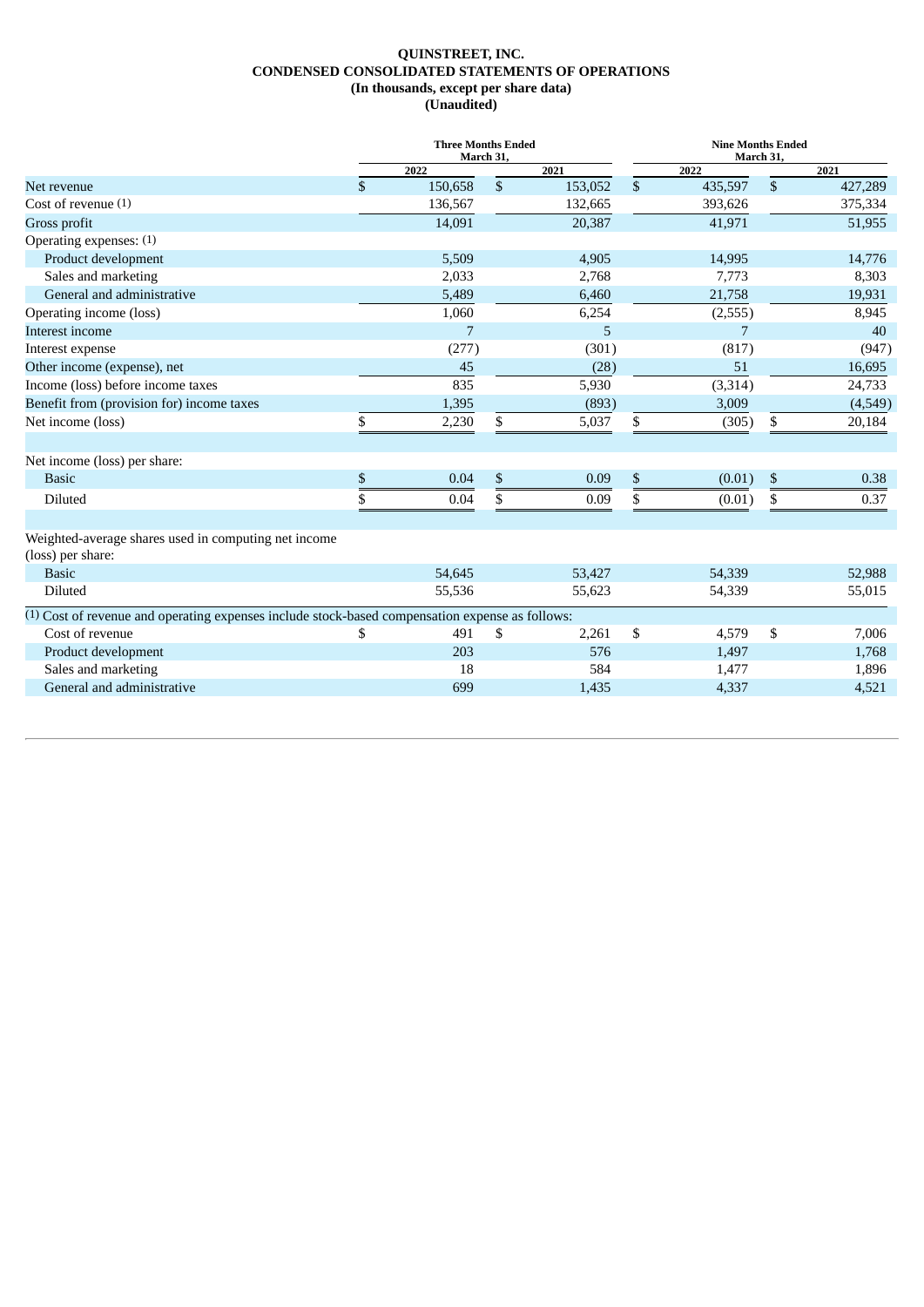#### **QUINSTREET, INC. CONDENSED CONSOLIDATED STATEMENTS OF CASH FLOWS (In thousands) (Unaudited)**

|                                                                                                               | <b>Three Months Ended</b><br>March 31, |               | <b>Nine Months Ended</b><br>March 31, |          |     |           |
|---------------------------------------------------------------------------------------------------------------|----------------------------------------|---------------|---------------------------------------|----------|-----|-----------|
|                                                                                                               | 2022                                   | 2021          |                                       | 2022     |     | 2021      |
| <b>Cash Flows from Operating Activities</b>                                                                   |                                        |               |                                       |          |     |           |
| Net income (loss)                                                                                             | \$<br>2,230                            | \$<br>5,037   | \$                                    | (305)    | -\$ | 20,184    |
| Adjustments to reconcile net income to net cash provided by                                                   |                                        |               |                                       |          |     |           |
| operating activities:                                                                                         |                                        |               |                                       |          |     |           |
| Depreciation and amortization                                                                                 | 4,247                                  | 3,874         |                                       | 12,660   |     | 12,010    |
| (Benefit from) provision for sales returns and doubtful                                                       |                                        |               |                                       |          |     |           |
| accounts receivable                                                                                           | (31)                                   | (246)         |                                       | 379      |     | (353)     |
| Stock-based compensation                                                                                      | 1,411                                  | 4,856         |                                       | 11,890   |     | 15,191    |
| Change in the fair value of contingent consideration                                                          |                                        |               |                                       | 2,698    |     |           |
| Non-cash lease expense                                                                                        | (272)                                  | (214)         |                                       | (752)    |     | (578)     |
| Deferred income taxes                                                                                         | (1,204)                                | 757           |                                       | (2,819)  |     | 4,263     |
| Gain on divestitures of businesses, net                                                                       |                                        |               |                                       |          |     | (16, 615) |
| Other adjustments, net                                                                                        | 123                                    | 302           |                                       | 356      |     | 682       |
| Changes in assets and liabilities:                                                                            |                                        |               |                                       |          |     |           |
| Accounts receivable                                                                                           | (13, 574)                              | (11,296)      |                                       | 9,770    |     | (14, 455) |
| Prepaid expenses and other assets                                                                             | (473)                                  | (999)         |                                       | 685      |     | 5,083     |
| Accounts payable<br><b>Accrued liabilities</b>                                                                | 1,463                                  | 2,010         |                                       | (5, 448) |     | 1,013     |
| Deferred revenue                                                                                              | 7,326                                  | 9,052         |                                       | (8, 184) |     | 9,764     |
|                                                                                                               | 48                                     | (67)          |                                       | 51       |     | 14        |
| Net cash provided by operating activities                                                                     | 1,294                                  | 13,066        |                                       | 20,981   |     | 36,203    |
| <b>Cash Flows from Investing Activities</b>                                                                   |                                        |               |                                       |          |     |           |
| Capital expenditures                                                                                          | (1,656)                                | (326)         |                                       | (2,376)  |     | (1, 367)  |
| Internal software development costs                                                                           | (1,225)                                | (939)         |                                       | (3,484)  |     | (2, 338)  |
| Business acquisitions, net of cash acquired                                                                   |                                        | (9,000)       |                                       | (1,000)  |     | (49, 304) |
| Proceeds from divestitures of businesses, net of cash divested                                                |                                        | 487           |                                       |          |     | 21,947    |
| Purchases of equity investment                                                                                |                                        | (2,000)       |                                       |          |     | (4,000)   |
| Other investing activities                                                                                    | 85                                     |               |                                       | 85       |     |           |
| Net cash used in investing activities                                                                         | (2,796)                                | (11, 778)     |                                       | (6,775)  |     | (35,062)  |
| <b>Cash Flows from Financing Activities</b>                                                                   |                                        |               |                                       |          |     |           |
| Proceeds from exercise of common stock options                                                                | 229                                    | 1,195         |                                       | 1,273    |     | 4,153     |
| Payment of withholding taxes related to release of restricted<br>stock, net of share settlement               | (1,065)                                | (1,938)       |                                       | (6,566)  |     | (6,518)   |
| Post-closing payments and contingent consideration related to                                                 |                                        |               |                                       |          |     |           |
| acquisitions                                                                                                  | (3,239)                                |               |                                       | (9,759)  |     | (3,020)   |
| Net cash used in financing activities                                                                         | (4,075)                                | (743)         |                                       | (15,052) |     | (5,385)   |
| Effect of exchange rate changes on cash, cash equivalents and<br>restricted cash                              | 5                                      | 11            |                                       | (9)      |     | (62)      |
| Net (decrease) increase in cash, cash equivalents and restricted<br>cash                                      | (5,572)                                | 556           |                                       | (855)    |     | (4,306)   |
| Cash, cash equivalents and restricted cash at beginning of period                                             | 115,050                                | 102,661       |                                       | 110,333  |     | 107,523   |
| Cash, cash equivalents and restricted cash at end of period                                                   | \$<br>109,478                          | \$<br>103,217 | \$                                    | 109,478  | \$  | 103,217   |
|                                                                                                               |                                        |               |                                       |          |     |           |
| Reconciliation of cash, cash equivalents, and restricted cash<br>to the condensed consolidated balance sheets |                                        |               |                                       |          |     |           |
| Cash and cash equivalents                                                                                     | \$<br>109,463                          | \$<br>103,202 | \$                                    | 109,463  | \$  | 103,202   |
| Restricted cash included in other assets, noncurrent                                                          | 15                                     | 15            |                                       | 15       |     | 15        |
|                                                                                                               |                                        |               |                                       |          |     |           |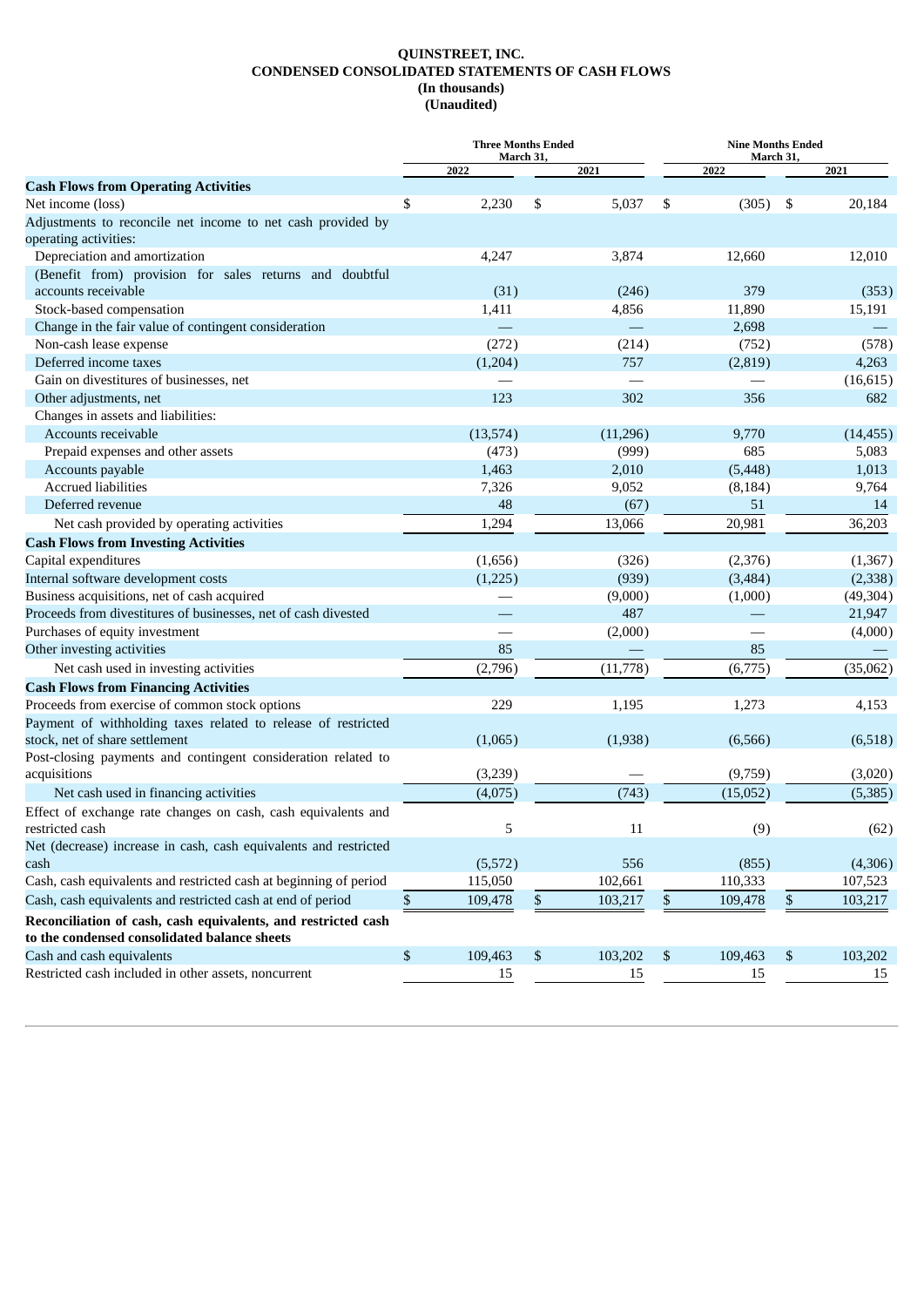|  |  |  |  | [otal cash, cash equivalents and restricted cash] |  |
|--|--|--|--|---------------------------------------------------|--|
|--|--|--|--|---------------------------------------------------|--|

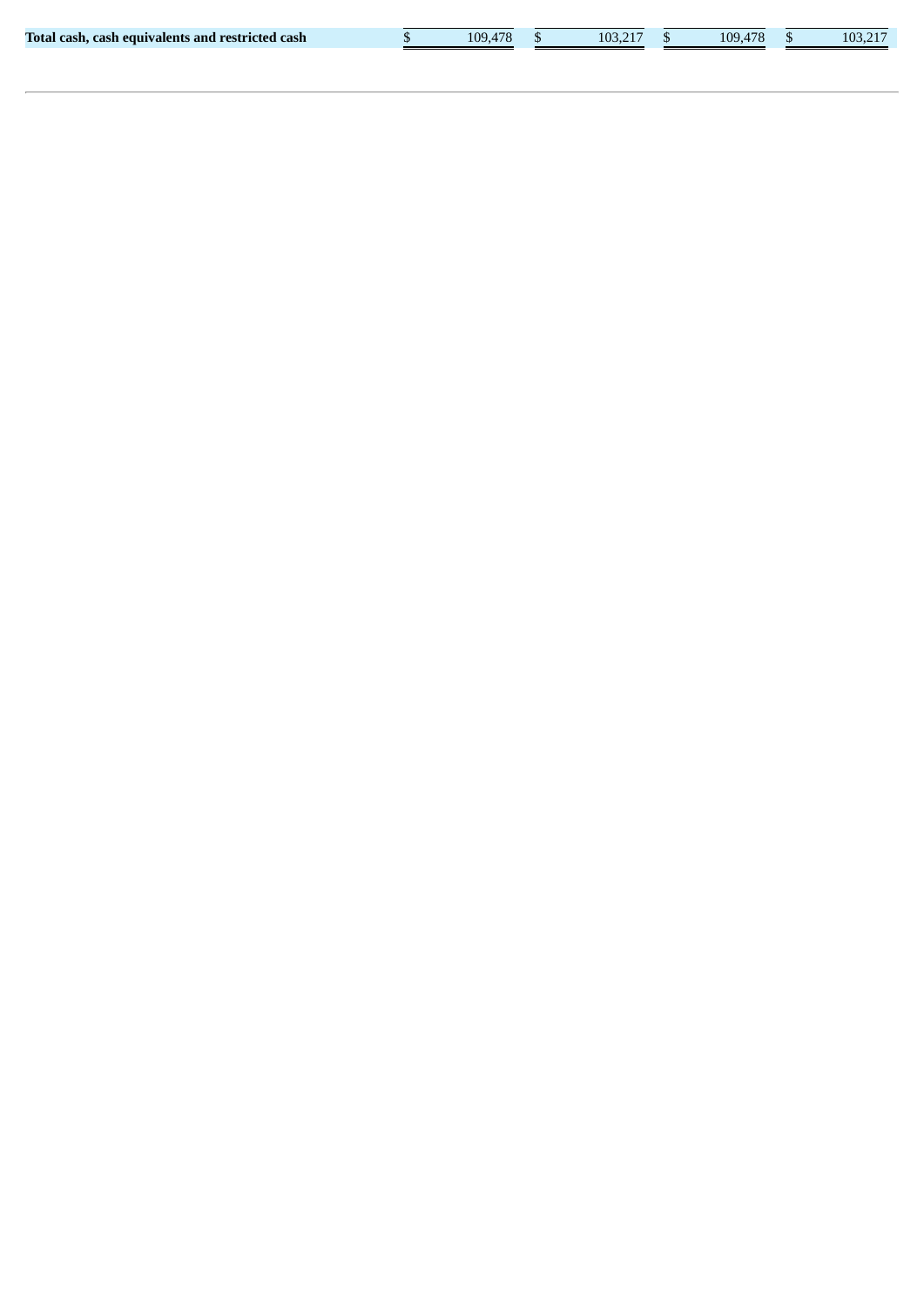# **QUINSTREET, INC. RECONCILIATION OF NET INCOME (LOSS) TO ADJUSTED NET INCOME (In thousands, except per share data) (Unaudited)**

|                                                                                    | <b>Three Months Ended</b><br>March 31, |         |     |         |    | <b>Nine Months Ended</b><br>March 31, |               |           |  |
|------------------------------------------------------------------------------------|----------------------------------------|---------|-----|---------|----|---------------------------------------|---------------|-----------|--|
|                                                                                    |                                        | 2022    |     | 2021    |    | 2022                                  |               | 2021      |  |
| Net income (loss)                                                                  |                                        | 2,230   | \$. | 5,037   | \$ | (305)                                 | <sup>\$</sup> | 20,184    |  |
| Amortization of intangible assets                                                  |                                        | 2,820   |     | 2,789   |    | 8,773                                 |               | 8,846     |  |
| Stock-based compensation                                                           |                                        | 1,411   |     | 4,856   |    | 11,890                                |               | 15,191    |  |
| Acquisition and divestiture costs                                                  |                                        | 51      |     | 160     |    | 516                                   |               | 766       |  |
| Gain on divestitures of businesses, net                                            |                                        |         |     |         |    |                                       |               | (16, 615) |  |
| Contingent consideration adjustment                                                |                                        |         |     |         |    | 2,698                                 |               |           |  |
| Tax settlement expense                                                             |                                        |         |     |         |    | 516                                   |               |           |  |
| Restructuring costs                                                                |                                        | 122     |     | 267     |    | 222                                   |               | 1,033     |  |
| Tax impact of non-GAAP items                                                       |                                        | (1,738) |     | (2,173) |    | (6,776)                               |               | (2,576)   |  |
| Adjusted net income                                                                |                                        | 4,896   |     | 10,936  |    | 17,534                                |               | 26,829    |  |
| Adjusted diluted net income per share                                              |                                        | 0.09    |     | 0.20    |    | 0.31                                  |               | 0.49      |  |
| Weighted average shares used in computing adjusted<br>diluted net income per share |                                        | 55,536  |     | 55,623  |    | 55,665                                |               | 55,015    |  |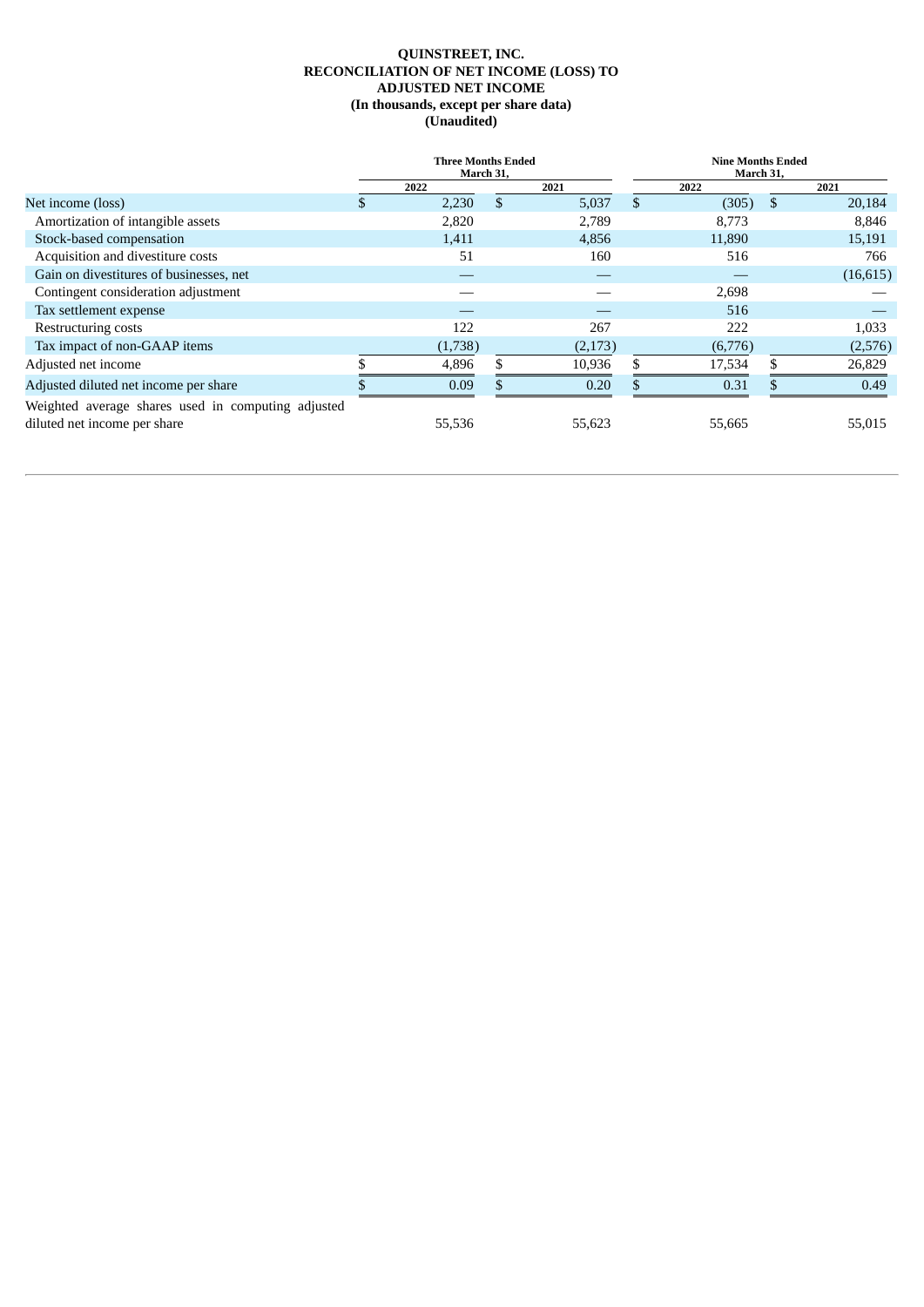### **QUINSTREET, INC. RECONCILIATION OF NET INCOME (LOSS) TO ADJUSTED EBITDA (In thousands) (Unaudited)**

|                                           | <b>Three Months Ended</b><br>March 31, |         |    |        |    | <b>Nine Months Ended</b><br>March 31, |      |           |  |
|-------------------------------------------|----------------------------------------|---------|----|--------|----|---------------------------------------|------|-----------|--|
|                                           | 2022                                   |         |    | 2021   |    | 2022                                  | 2021 |           |  |
| Net income (loss)                         |                                        | 2,230   | \$ | 5,037  | \$ | (305)                                 | S    | 20,184    |  |
| Interest and other expense, net           |                                        | 225     |    | 324    |    | 759                                   |      | 827       |  |
| (Benefit from) provision for income taxes |                                        | (1,395) |    | 893    |    | (3,009)                               |      | 4,549     |  |
| Depreciation and amortization             |                                        | 4,247   |    | 3,874  |    | 12,660                                |      | 12,010    |  |
| Stock-based compensation                  |                                        | 1,411   |    | 4,856  |    | 11,890                                |      | 15,191    |  |
| Acquisition and divestiture costs         |                                        | 51      |    | 160    |    | 516                                   |      | 766       |  |
| Contingent consideration adjustment       |                                        |         |    |        |    | 2,698                                 |      |           |  |
| Gain on divestitures of businesses, net   |                                        |         |    |        |    |                                       |      | (16, 615) |  |
| Tax settlement expense                    |                                        |         |    |        |    | 516                                   |      |           |  |
| Restructuring costs                       |                                        | 122     |    | 267    |    | 222                                   |      | 1,033     |  |
| <b>Adjusted EBITDA</b>                    |                                        | 6,891   |    | 15,411 |    | 25,947                                |      | 37,945    |  |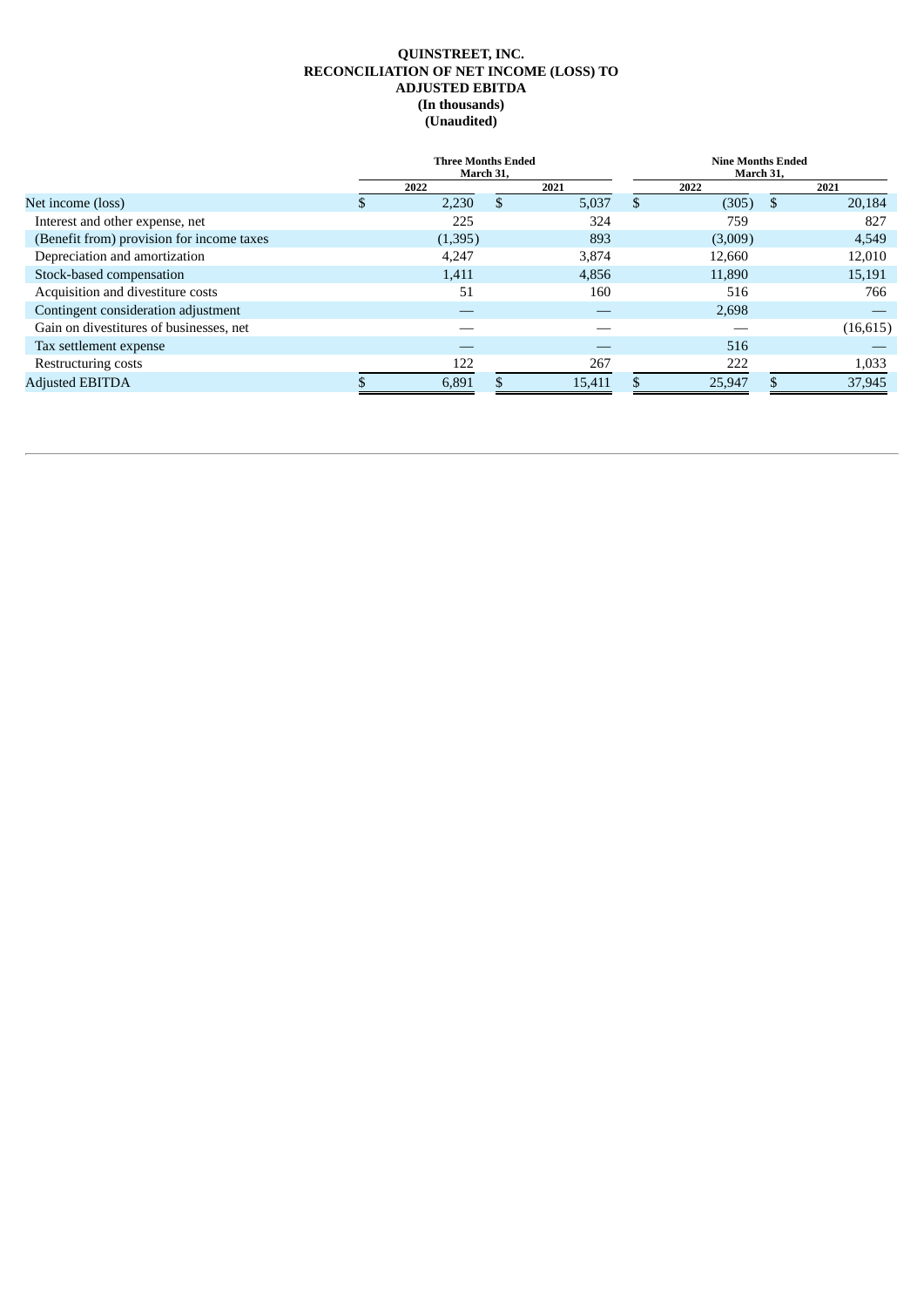# **QUINSTREET, INC. RECONCILIATION OF CASH PROVIDED BY OPERATING ACTIVITIES TO FREE CASH FLOW AND NORMALIZED FREE CASH FLOW (In thousands) (Unaudited)**

|                                             | <b>Three Months Ended</b><br>March 31. |         |  |        |  | <b>Nine Months Ended</b><br>March 31. |              |          |  |  |
|---------------------------------------------|----------------------------------------|---------|--|--------|--|---------------------------------------|--------------|----------|--|--|
|                                             |                                        | 2022    |  | 2021   |  | 2022                                  |              | 2021     |  |  |
| Net cash provided by operating activities   |                                        | 1.294   |  | 13,066 |  | 20.981                                | <sup>3</sup> | 36,203   |  |  |
| Capital expenditures                        |                                        | (1,656) |  | (326)  |  | (2,376)                               |              | (1,367)  |  |  |
| Internal software development costs         |                                        | (1,225) |  | (939)  |  | (3,484)                               |              | (2,338)  |  |  |
| Free cash flow                              |                                        | (1,587) |  | 11,801 |  | 15,121                                |              | 32,498   |  |  |
| Changes in operating assets and liabilities |                                        | 5,210   |  | 1,300  |  | 3,126                                 |              | (1, 419) |  |  |
| Normalized free cash flow                   |                                        | 3,623   |  | 13,101 |  | 18.247                                |              | 31,079   |  |  |